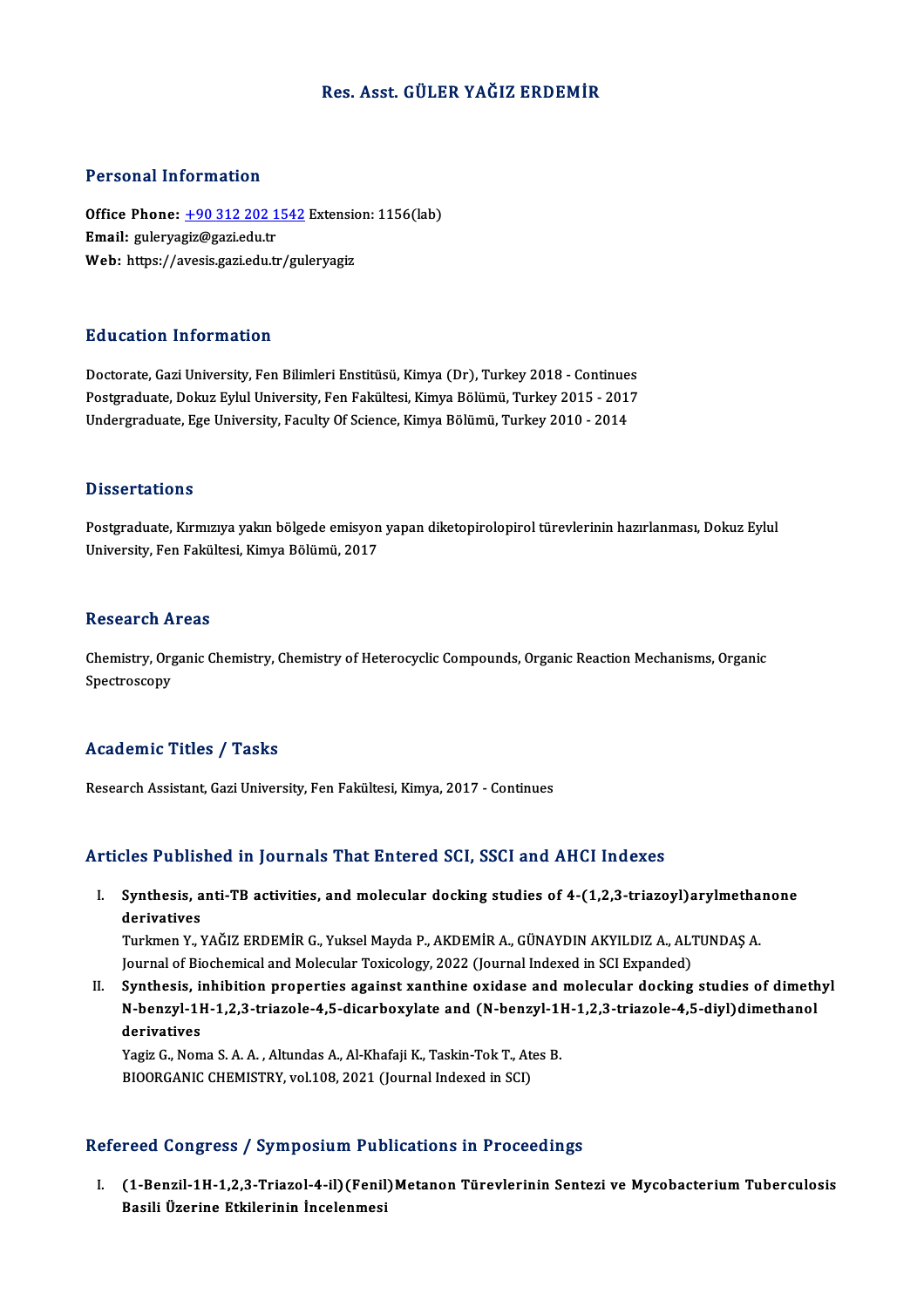Yağız Erdemir G., Türkmen Y., Demirel F., Yüksel Mayda P., Altundaş A. 8.International Drug Cehmistry, Antalya, Turkey, 27 February - 01 March 2020, pp.348 II. M. Tuberculosise Karşı Antimikrobakteriyal Etki Gösterebilecek (1-Benzil-1H1,2,3-triazol-4-il) (furan-2-il)metanonların Sentezi ALTUNDAŞA., türkmeny.,YÜKSELMAYDAP.,YAĞIZ ERDEMİRG. 8.International Drug Cehmistry, Antalya, Turkey, 27 February - 01 March 2020 ALTUNDAŞ A., türkmen y., YÜKSEL MAYDA P., YAĞIZ ERDEMİR G.<br>8.International Drug Cehmistry, Antalya, Turkey, 27 February - 01 March 2020<br>III. (1-(Sübstitüebenzil)-1H-1,2,3-triazol-4-il)(furan-2-il)metanon Türevlerinin Sente 8.International Drug Co<br>(1-(Sübstitüebenzil)<br>Karakterizasyonları<br>türkmen v. YAČIZ C. A (1-(Sübstitüebenzil)-1H-1,2,3-t:<br>Karakterizasyonları<br>türkmen y., YAĞIZ G., ALTUNDAŞ A.<br>21. III USAL KİMYA KONCBESİ, İsta Karakterizasyonları<br>türkmen y., YAĞIZ G., ALTUNDAŞ A.<br>31. ULUSAL KİMYA KONGRESİ, İstanbul, Turkey, 10 - 13 September 2019<br>~ KETO 1 2 3. TRİAZOLI ERİN SENTEZİ türkmen y., YAĞIZ G., ALTUNDAŞ A.<br>31. ULUSAL KİMYA KONGRESİ, İstanbul, Tu<br>IV. a-KETO-1,2,3-TRİAZOLLERİN SENTEZİ<br>Türkmen Y., Yağız G., Altundas A. 31. ULUSAL KİMYA KONGRESİ, İs<br>α-**KETO-1,2,3-TRİAZOLLERİN**<br>Türkmen Y., Yağız G., Altundaş A.<br>21. III USAL KİMYA KONGRESİ İs 31. ULUSAL KİMYA KONGRESİ, İstanbul, Turkey, 10 - 13 September 2019, pp.264 Türkmen Y., Yağız G., Altundaş A.<br>31. ULUSAL KİMYA KONGRESİ, İstanbul, Turkey, 10 - 13 September 2019, pp.264<br>V. Synthesis of 1-Aryl-1H-1,2,3-Triazole-4,5-Dicarboxylate Derivatives and the Inhibition Effect on the<br>Yanthine 31. ULUSAL KİMYA KONGRESİ, İstan<br>Synthesis of 1-Aryl-1H-1,2,3-Tr<br>Xanthine Oxidase (XO) Enzyme<br>YAČIZ C. Ali nomas a ATES B. AL Synthesis of 1-Aryl-1H-1,2,3-Triazole-4,5-<br>Xanthine Oxidase (XO) Enzyme<br>YAĞIZ G., Ali noma s. a. , ATEŞ B., ALTUNDAŞ A.<br>7. HUKLARARAŞLİLAŞ KİMYASLAREKSE.Turk Xanthine Oxidase (XO) Enzyme<br>YAĞIZ G., Ali noma s. a. , ATEŞ B., ALTUNDAŞ A.<br>7. ULUSLARARASI İLAÇ KİMYASI, Antalya, Turkey, 14 - 17 March 2019<br>The Inhibition Effect of 1H 1 2 2 Triarale Compounde en the V YAĞIZ G., Ali noma s. a. , ATEŞ B., ALTUNDAŞ A.<br>7. ULUSLARARASI İLAÇ KİMYASI, Antalya, Turkey, 14 - 17 March 2019<br>VI. The Inhibition Effect of 1H-1,2,3-Triazole Compounds on the Xanthine Oxidase (XO) Enzyme<br>YAĞIZ G., n 7. ULUSLARARASI İLAÇ KİMYASI, Antalya, Turk<br>**The Inhibition Effect of 1H-1,2,3-Triazole**<br>YAĞIZ G., noma s. a. a. , ATEŞ B., ALTUNDAŞ A.<br>7 İl AC KİMYASI KONGPESİ, Antalya Turkay 1 7.İLAÇ KİMYASI KONGRESİ, Antalya, Turkey, 14 - 17 March 2019 YAĞIZ G., noma s. a. a. , ATEŞ B., ALTUNDAŞ A.<br>7.İLAÇ KİMYASI KONGRESİ, Antalya, Turkey, 14 - 17 March 2019<br>VII. The inhibition effect of (1-aryl-1H-1,2,3-triazole-4,5-diyl)dimethanol and dimethyl 1-aryl-1H-1,2,3-<br>triazole 7.İLAÇ KİMYASI KONGRESİ, Antalya, Turkey, 14 - 17 March 2019<br>The inhibition effect of (1-aryl-1H-1,2,3-triazole-4,5-diyl)dimeth<br>triazole-4,5-dicarboxylate on the xanthine oxidase (XO) enzyme<br>YAČIZ C. ALTINDAS A triazole-4,5-dicarboxylate on the xanthine oxidase (XO) enzyme YAĞIZ G., ALTUNDAŞ A. triazole-4,5-dicarboxylate on the xanthine oxidase (X)<br>YAĞIZ G., ALTUNDAŞ A.<br>4th Organic Chemistry, Antalya, Turkey, 4 - 07 October 2018<br>Pegiosologiya sunthasis of multisubstituted 1.2.3 tria YAĞIZ G., ALTUNDAŞ A.<br>4th Organic Chemistry, Antalya, Turkey, 4 - 07 October 2018<br>VIII. Regioselective synthesis of multisubstituted 1,2,3-triazoles<br>VAČIZ C. ALTUNDAS A. 4th Organic Chemistry, *1*<br>Regioselective synthe<br>YAĞIZ G., ALTUNDAŞ A.<br>4th Organis Chemistry Regioselective synthesis of multisubstit<br>YAĞIZ G., ALTUNDAŞ A.<br>4th Organic Chemistry, 4 - 07 October 2018<br>1 2 2 Triazel Bilesiklerinde Vükseltsenı YAĞIZ G., ALTUNDAŞ A.<br>4th Organic Chemistry, 4 - 07 October 2018<br>IX. 1,2,3-Triazol Bileşiklerinde Yükseltgenme ve İndirgenme Tepkimelerinin İncelenmesi<br>YAĞIZ G. ALTUNDAS A 4th Organic Chemistry, 4 - 07 October 2018<br>1,2,3-Triazol Bileşiklerinde Yükseltgen<br>YAĞIZ G., ALTUNDAŞ A. 1,2,3-Triazol Bileşiklerinde Yükseltgenme ve İndirge<br>YAĞIZ G., ALTUNDAŞ A.<br>6.İaç Kimya Kongresi, Antalya, Turkey, 22 - 25 March 2018<br>Kumuawa Yakın Bölgede Emisyen Yanan Dikataninalı X. Kırmızıya Yakın Bölgede Emisyon Yapan Diketopirolopirol Türevlerinin Sentezi ve Asidik Ortamda 6.İaç Kimya Kongresi, Antalya, Turkey, 22 - 25 March 2018 YAĞIZ ERDEMİR G., TOPKAYA TAŞKIRAN D., ALP S. 29.UlusalKimyaKongresi,Ankara,Turkey,10 -14 September 2017 YAĞIZ ERDEMİR G., TOPKAYA TAŞKIRAN D., ALP S.<br>29. Ulusal Kimya Kongresi, Ankara, Turkey, 10 - 14 September 2017<br>XI. Preparation of Red Emitting Diketopyrrolopyrrole Derivatives<br>XAĞIZ G. TOPKAYA TAŞKIRAN D. ALR S. 29. Ulusal Kimya Kongresi, Ankara, Turke<br>Preparation of Red Emitting Diketop<br>YAĞIZ G., TOPKAYA TAŞKIRAN D., ALP S.<br>10. ICE Erübiahne sumnesium, 20 Marsh. Preparation of Red Emitting Diketopyrrolopyrrole<br>YAĞIZ G., TOPKAYA TAŞKIRAN D., ALP S.<br>19. JCF Frühjahrs symposium, 29 March - 01 April 2017<br>Döner ve Aksentör Crupler İseren Dikatenireleni YAĞIZ G., TOPKAYA TAŞKIRAN D., ALP S.<br>19. JCF Frühjahrs symposium, 29 March - 01 April 2017<br>XII. Dönor ve Akseptör Gruplar İçeren Diketopirolopirol Türevlerinin Hazırlanması ve Spektroskopik<br>Celismaları 19. JCF Frühj<br>Dönor ve A<br>Çalışmaları<br>v^č17 EPDE! Dönor ve Akseptör Gruplar İçeren Diketopiro<br>Çalışmaları<br>YAĞIZ ERDEMİR G., ALP S., TOPKAYA TAŞKIRAN D.<br><sup>2 Hluusal Organik Kimya Kongresi Trahzon Turkay</sup> Çalışmaları<br>YAĞIZ ERDEMİR G., ALP S., TOPKAYA TAŞKIRAN D.<br>3.Uluusal Organik Kimya Kongresi, Trabzon, Turkey, 5 - 08 September 2016

# Supported Projects

**Supported Projects**<br>Altundaş A., Yağız Erdemir G., TUBITAK Project, 1,4,5-Trisübstitüe-1,2,3-Triazol Bileşiklerinin Yeni Bir Yöntemle Regio-<br>Selektif Senteri, 2021, ...2022 Supportou i rojoces<br>Altundaș A., Yağız Erdemir G.,<br>Selektif Sentezi, 2021 - 2022<br>YAĞIZ ERREMİR G., Project S Altundaş A., Yağız Erdemir G., TUBITAK Project, 1,4,5-Trisübstitüe-1,2,3-Triazol Bileşiklerinin Yeni Bir Yön<br>Selektif Sentezi, 2021 - 2022<br>YAĞIZ ERDEMİR G., Project Supported by Higher Education Institutions, 2016.kb.fen.0

Selektif Sentezi, 2021 - 2022<br>YAĞIZ ERDEMİR G., Project Supported by Higher Education Institutions, 2016.kb.fe<br>BölgedeEmisyon Yapan Diketopirolopirol Türevlerinin Hazırlanması, 2016 - 2017